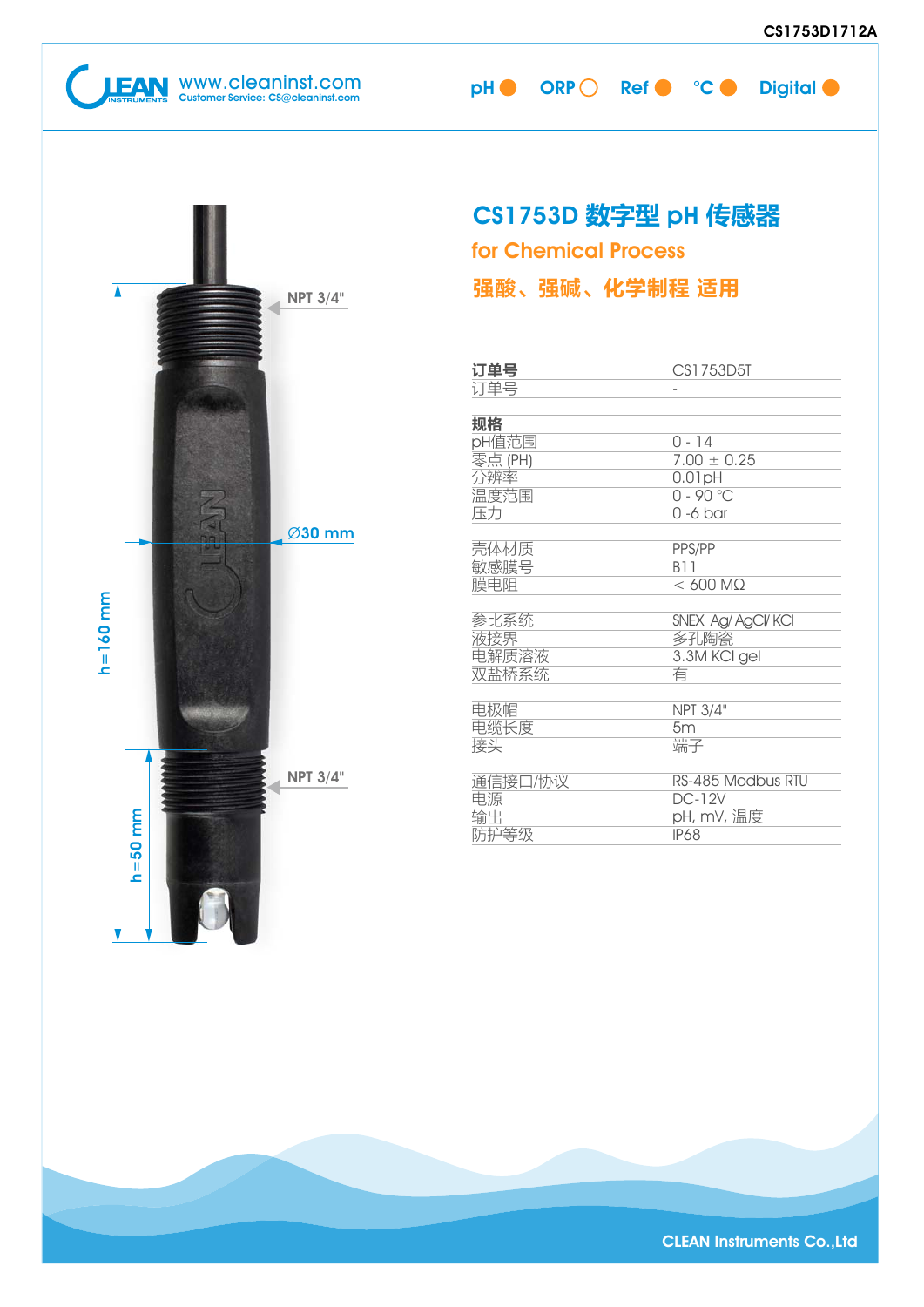h=160 mm

 $h = 160$  mm

h=50 mm

 $h = 50$  mm

| <b>NPT 3/4"</b> | 高压管道环境适用:<br>正压 $< +20$ bar<br>负压 > -10 bar | CS1768D 数字型 pH 传感器                                                         |
|-----------------|---------------------------------------------|----------------------------------------------------------------------------|
|                 | 订单号<br>订单号                                  | CS1768D5T                                                                  |
| Z<br>Ø30 mm     | 规格<br>pH值范围<br>零点 (PH)<br>分辨率<br>温度范围<br>压力 | $0 - 14$<br>$7.00 \pm 0.25$<br>0.01pH<br>$0 - 90 °C$<br>$+20 \sim -10$ bar |
|                 | 壳体材质<br>敏感膜号<br>膜电阻                         | PPS/PP<br><b>B11</b><br>$< 500$ M $\Omega$                                 |
|                 | 参比系统<br>液接界<br>电解质溶液<br>双盐桥系统               | SNEX Ag/ AgCl/ KCI<br><b>SNEX</b>                                          |
|                 | 电极帽<br>电缆长度<br>接头                           | <b>NPT 3/4"</b><br>5m<br>端子                                                |
| <b>NPT 3/4"</b> | 通信接口/协议<br>电源<br>输出<br>防护等级                 | RS-485 Modbus RTU<br><b>DC-12V</b><br>pH, mV, 温度<br><b>IP68</b>            |

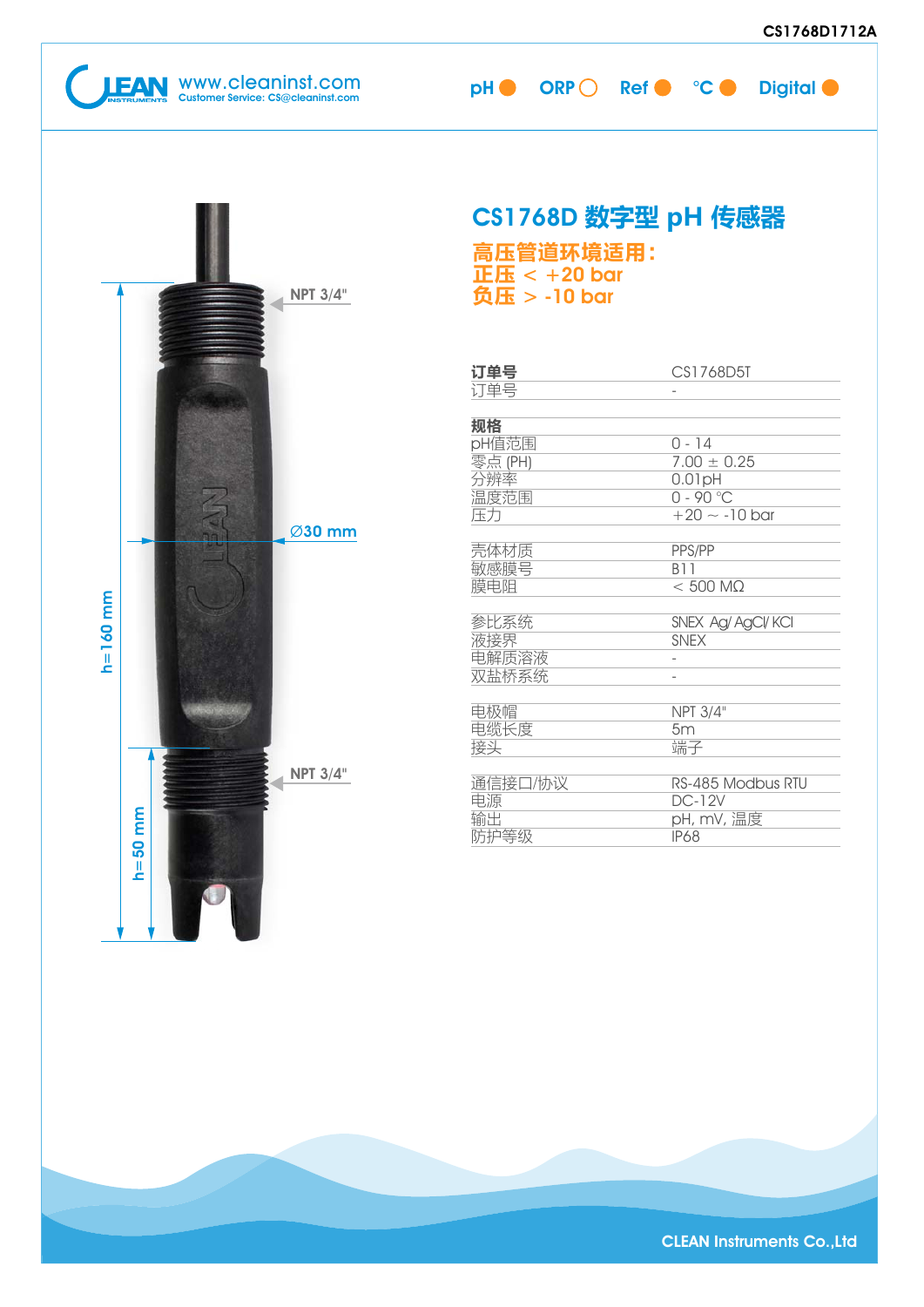**CULTAN** WWW.Cleaninst.com pH ORP Ref CCODigital Customer Service: CS@cleaninst.com



### CS1778D 数字型 pH 传感器

for flue gas desulfurization process

### 烟气脱硫 适用

| 订单号     | CS1778D5T          |
|---------|--------------------|
| 订单号     |                    |
|         |                    |
| 规格      |                    |
| pH值范围   | $0 - 12$           |
| 零点 (PH) | $7.00 \pm 0.25$    |
| 分辨率     | $0.01$ pH          |
| 温度范围    | $0 - 90 °C$        |
| 压力      | $0 - 20$ bar       |
|         |                    |
| 壳体材质    | PPS/PP             |
| 敏感膜号    | W28                |
| 膜电阻     | $< 800$ M $\Omega$ |
| 参比系统    | SNEX Ag/ AgCl/ KCI |
| 液接界     | <b>SNFX</b>        |
| 电解质溶液   |                    |
| 双盐桥系统   | 有                  |
|         |                    |
| 电极帽     | NPT 3/4"           |
| 电缆长度    | 5m                 |
| 接头      | <b>BNC</b>         |
|         |                    |
| 通信接口/协议 | RS-485 Modbus RTU  |
| 电源      | <b>DC-12V</b>      |
| 输出      | pH, mV, 温度         |
| 防护等级    | <b>IP68</b>        |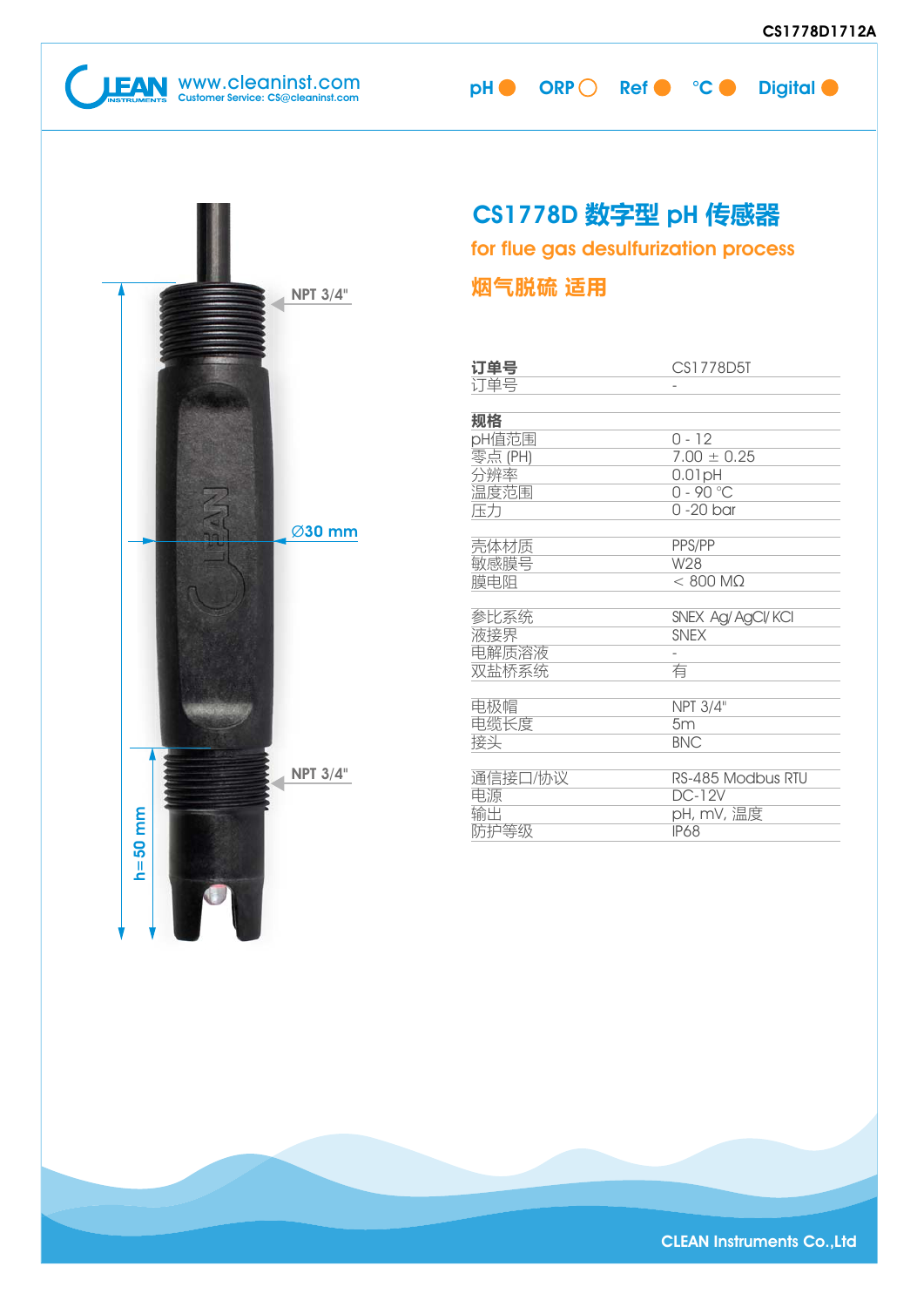**CULTAN** WWW.Cleaninst.com pH ORP Ref C °C Digital ORP C Ref C °C Digital Customer Service: CS@cleaninst.com



### CS1788D 数字型 pH 传感器

for pure water, low ion concentration water

#### 纯水/低离子浓度 适用

| 订单号     | CS1788D5T          |
|---------|--------------------|
| 订单号     |                    |
| 规格      |                    |
| pH值范围   | $0 - 12$           |
| 零点 (PH) | $7.00 \pm 0.25$    |
| 分辨率     | $0.01$ pH          |
| 温度范围    | $0 - 90 °C$        |
| 压力      | $0 - 20$ bar       |
| 壳体材质    | PPS/PP             |
| 敏感膜号    | W28                |
| 膜电阻     | $< 500$ M $\Omega$ |
| 参比系统    | SNEX Ag/ AgCl/ KCI |
| 液接界     | 多孔陶瓷               |
| 电解质溶液   | 3.3M KCI gel       |
| 双盐桥系统   | 有                  |
| 电极帽     | NPT 3/4"           |
| 电缆长度    | 5m                 |
| 接头      | 端子                 |
| 通信接口/协议 | RS-485 Modbus RTU  |
| 电源      | $DC-12V$           |
| 输出      | pH, mV, 温度         |
| 防护等级    | <b>IP68</b>        |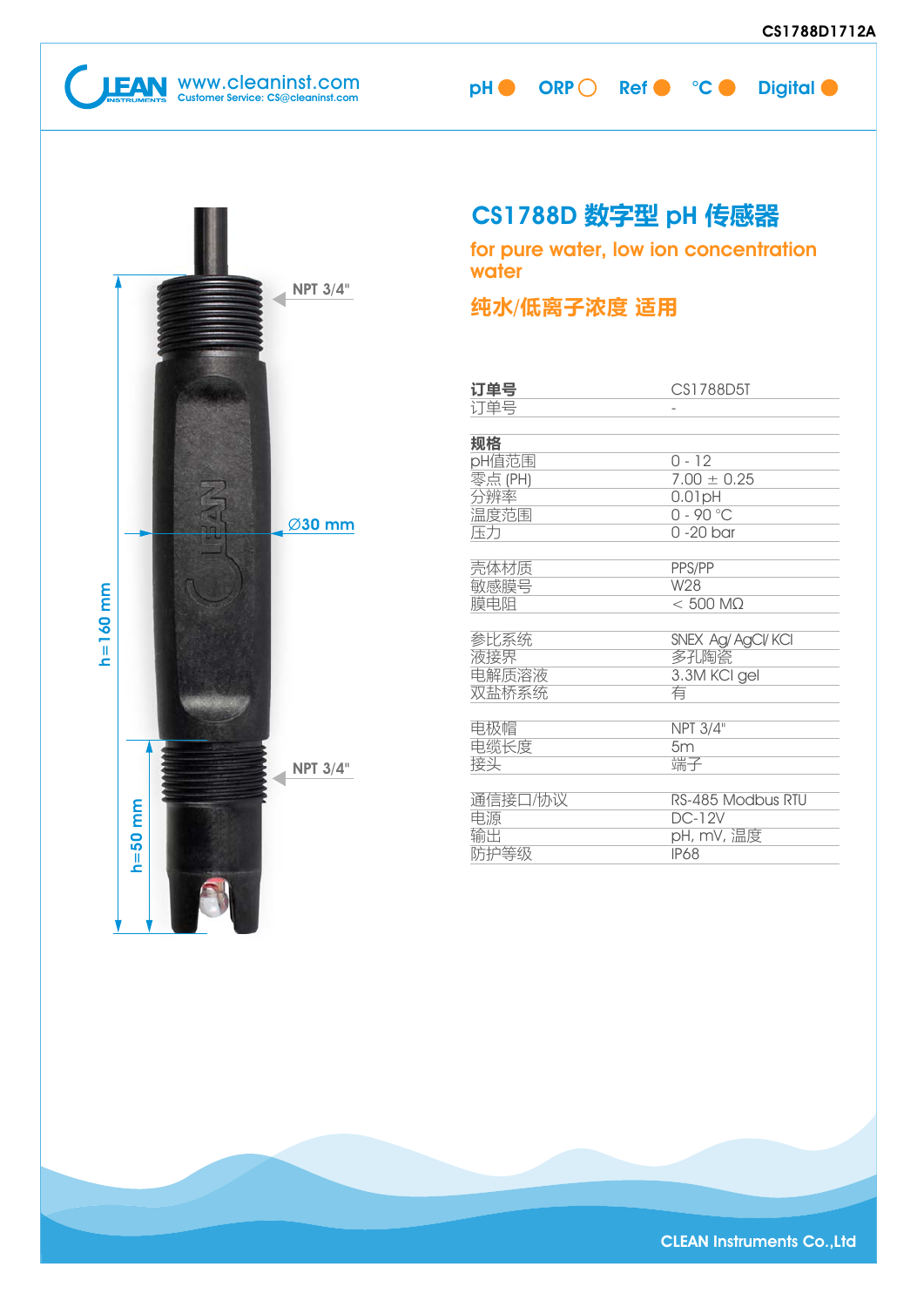WWW.cleaninst.com pH ORP Ref C °C Dig

| эH | <b>ORP</b> | Ref | <b>Digital</b> |
|----|------------|-----|----------------|
|    |            |     |                |

|              |                                | <b>CS1728</b>                               |
|--------------|--------------------------------|---------------------------------------------|
|              |                                | 氢氟酸环<br>HF浓度<                               |
|              | <b>NPT 3/4"</b>                |                                             |
|              |                                | 订单号<br>订单号                                  |
|              |                                | 规格<br>pH值范围<br>零点 (PH)<br>分辨率<br>温度范围<br>压力 |
|              | Ø30 mm                         | 壳体材质<br>敏感膜号<br>膜电阻                         |
| $h = 160$ mm |                                | 参比系统<br>液接界<br>电解质溶液<br>双盐桥系统               |
|              |                                | 电极帽<br>电缆长度<br>接头                           |
|              | <b>NPT 3/4"</b><br>$h = 50$ mm | 通信接口/协<br>电源<br>输出<br>防护等级                  |
|              |                                |                                             |

### 1728D 数字型 pH 传感器

#### 氢氟酸环境适用 HF浓度<1000 ppm 使用

| 订单号     | CS1728D5T          |
|---------|--------------------|
| 订单号     |                    |
|         |                    |
| 规格      |                    |
| pH值范围   | $0 - 12$           |
| 零点 (PH) | $7.00 \pm 0.25$    |
| 分辨率     | 0.01pH             |
| 温度范围    | $0 - 80$ °C        |
| 压力      | $0 - 10$ bar       |
| 壳体材质    | PPS/PP             |
| 敏感膜号    | W28                |
| 膜电阻     | $< 500$ M $\Omega$ |
| 参比系统    | SNEX Ag/ AgCl/ KCI |
| 液接界     | <b>SNEX</b>        |
| 电解质溶液   |                    |
| 双盐桥系统   | 有                  |
| 电极帽     | NPT 3/4"           |
| 电缆长度    | 5m                 |
| 接头      | 端子                 |
| 通信接口/协议 | RS-485 Modbus RTU  |
| 电源      | <b>DC-12V</b>      |
| 输出      | pH, mV, 温度         |
| 防护等级    | <b>IP68</b>        |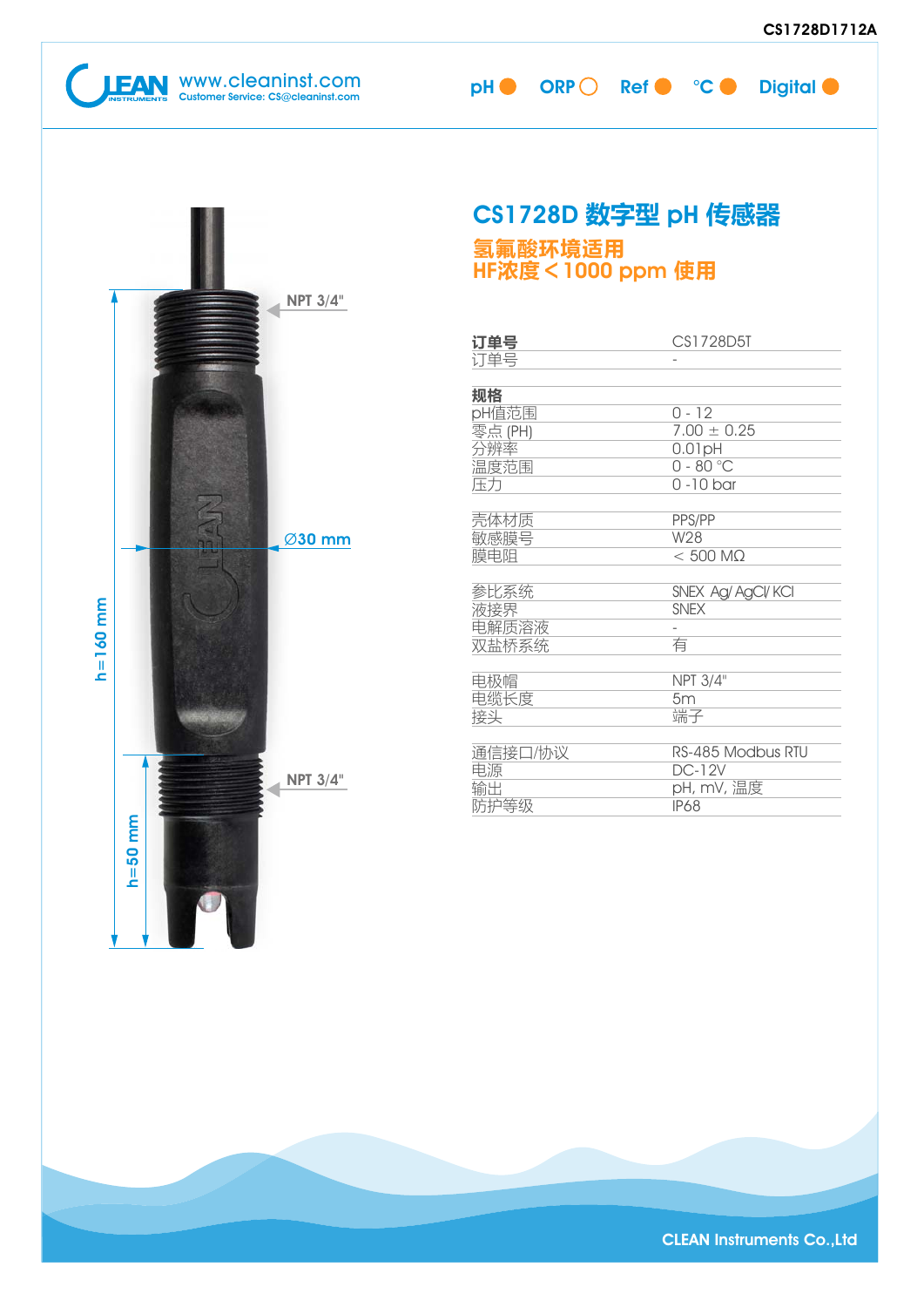WWW.cleaninst.com pHO ORP Ref CC Digital



### CS2768D 数字型 ORP电极 复杂化学环境下,不中毒的长效ORP电极

| 订单号     | CS2768D5T              |
|---------|------------------------|
| 订单号     |                        |
|         |                        |
| 规格      |                        |
| ORP值范围  | $-2000$ mV - $2000$ mV |
| 分辨率     | 1mV                    |
| 精度      | $\pm 1$ mV             |
| 温度范围    | $0 - 80$ °C            |
| 压力      | $0 \sim -10$ bar       |
|         |                        |
| 壳体材质    | PPS/PP                 |
| 敏感膜     | 铂金                     |
| 膜电阻     | $< 500$ M $\Omega$     |
|         |                        |
| 参比系统    | SNEX固态液接参比系统, 双盐桥      |
| 液接界     | <b>SNFX</b>            |
| 电解质溶液   |                        |
| 双盐桥系统   |                        |
| 电极帽     | NPT 3/4"               |
| 电缆长度    | 5 <sub>m</sub>         |
| 接头      | 端子                     |
|         |                        |
| 通信接口/协议 | RS-485 Modbus RTU      |
| 电源      |                        |
|         | <b>DC-12V</b>          |
| 输出      |                        |
| 防护等级    | mV, 温度<br><b>IP68</b>  |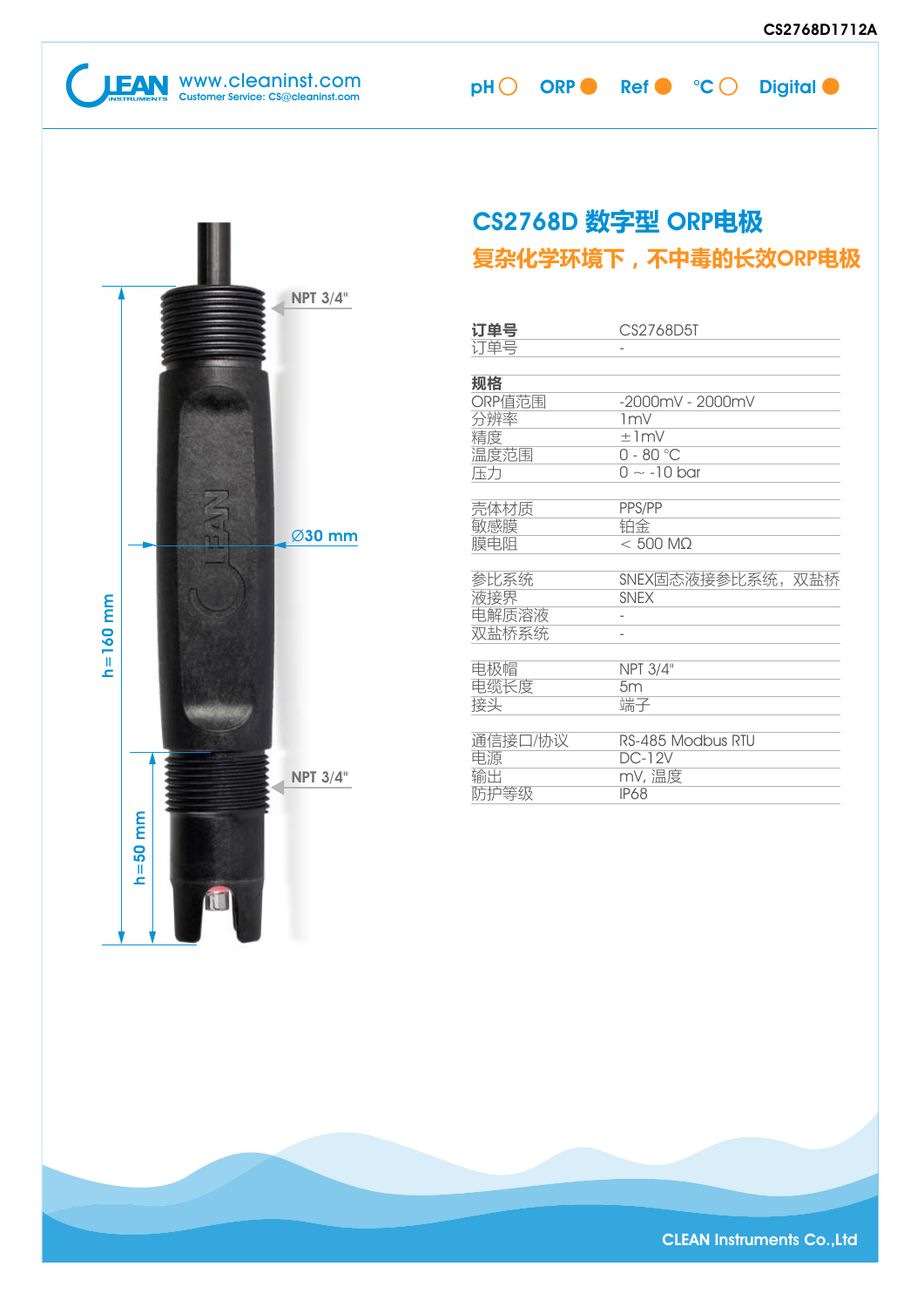

Ø30 mm

NPT 3/4"

 $NPT 3/4"$ 

h=160 mm

 $h = 160$  mm

h=50 mm

 $h = 50$  mm

CON  $\bullet$  °C  $\bullet$  Digital  $\bullet$ 

### CS3700D 数字型 电导率电极 工业用水 地表水 自来水 一 般用途

| 订单号<br>订单号                  |                                     | CS3700D5T                                                                                                        |
|-----------------------------|-------------------------------------|------------------------------------------------------------------------------------------------------------------|
| 规格                          |                                     |                                                                                                                  |
| 电导率                         | 测量范围<br>分辨率<br>电极常数<br>参考温度<br>温度系数 | 1.0 $\mu$ S/cm ~ 20.00 mS/cm<br>0.1 $\mu$ S/cm ~ 0.01 mS/cm<br>$K = 1.0$<br>$15.0 - 35.0$ °C<br>$0.00\%$ ~10.00% |
| <b>TDS</b>                  | 测量范围<br>分辨率<br>TDS因数                | 1.0 ppm $\sim$ 10.00 ppt<br>0.1 ppm $\sim$ 0.01 ppt<br>$0.40 - 1.0$                                              |
| 温度                          | 测量范围                                | $-10.0 - 110.0$ °C                                                                                               |
| 压力                          |                                     | $0 \sim -8$ bar                                                                                                  |
| 壳体材质<br>液接材质<br>电极常数        |                                     | PP<br>玻璃,铂金<br>两极式, K=1.0 cm <sup>-1</sup>                                                                       |
| 电极帽<br>电缆长度<br>接头           |                                     | NPT 3/4"<br>5m<br>端子                                                                                             |
| 通信接口/协议<br>电源<br>输出<br>防护等级 |                                     | RS-485 Modbus RTU<br>$DC-12V$<br>电导率, TDS, 温度<br><b>IP68</b>                                                     |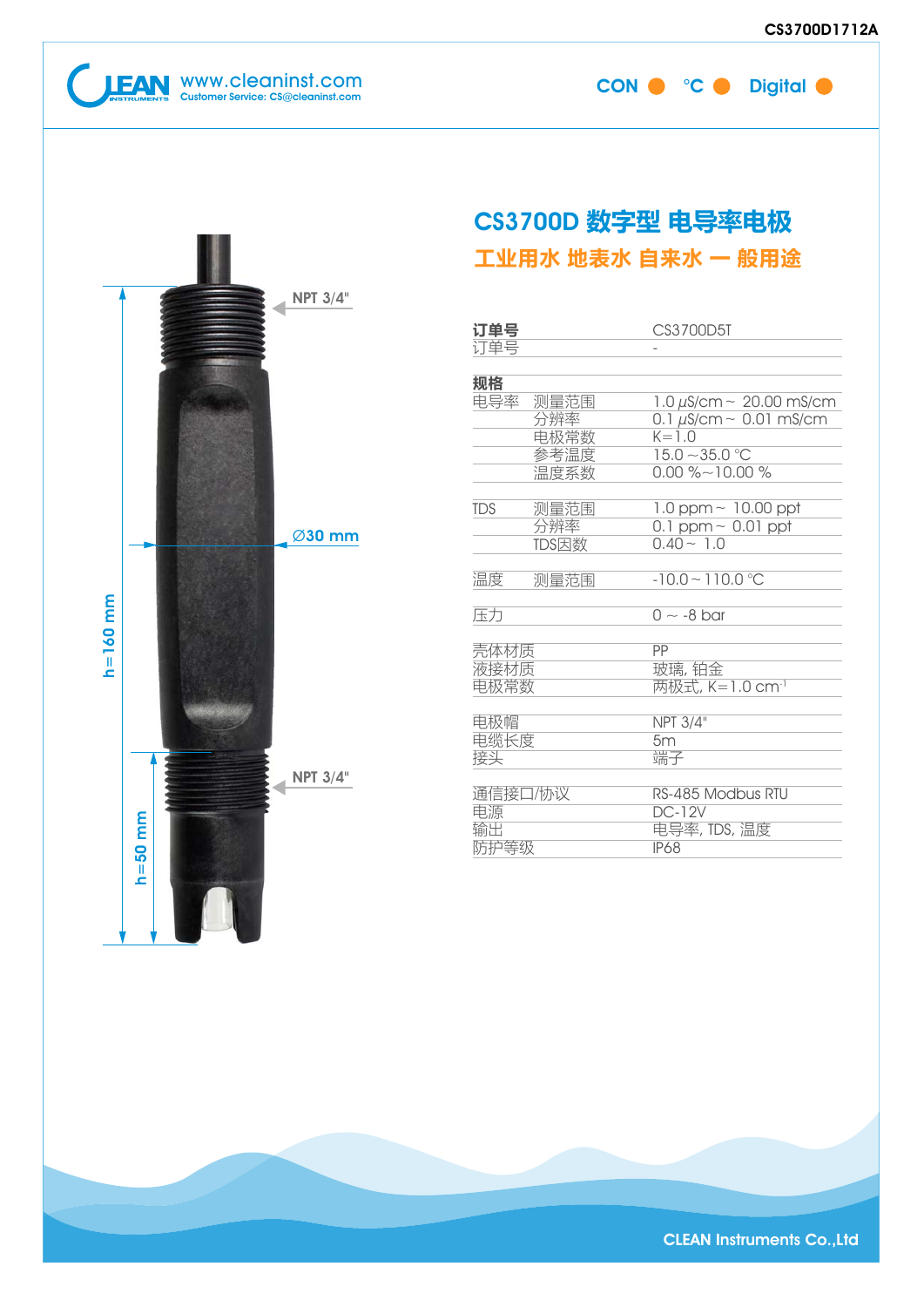

h=160 mm

 $h = 160$  mm

h=50 mm

 $h = 50$  mm

CON  $\bullet$  °C  $\bullet$  Digital  $\bullet$ 

### CS3723D 数字型 电导率电极 超纯水、医疗用水、纯水

| 订单号                         |                      | CS3723D5T                                                         |
|-----------------------------|----------------------|-------------------------------------------------------------------|
| 订单号                         |                      |                                                                   |
|                             |                      |                                                                   |
| 规格<br>电导率                   | 测量范围<br>分辨率<br>电极常数  | $0.00 - 20.00$ uS/cm<br>$0.01 \mu s/cm$<br>$K = 0.01$             |
|                             | 参考温度<br>温度系数         | $15.0 - 35.0$ °C<br>$0.00\%$ ~10.00 %                             |
| <b>TDS</b>                  | 测量范围<br>分辨率<br>TDS因数 | $0 - 10.00$ ppm<br>0.01 ppm<br>$0.40 - 1.0$                       |
| 温度                          | 测量范围                 | $-10.0 - 110.0$ °C                                                |
| 压力                          |                      | $0 \sim -8$ bar                                                   |
| 壳体材质<br>液接材质<br>电极常数        |                      | PP<br>玻璃,铂金<br>两极式, K=0.01 cm <sup>-1</sup>                       |
| 电极帽<br>电缆长度<br>接头           |                      | <b>NPT 3/4"</b><br>5m<br>端子                                       |
| 通信接口/协议<br>电源<br>输出<br>防护等级 |                      | RS-485 Modbus RTU<br><b>DC-12V</b><br>电导率, TDS, 温度<br><b>IP68</b> |

#### Ø30 mm

NPT 3/4"

 $NPT 3/4"$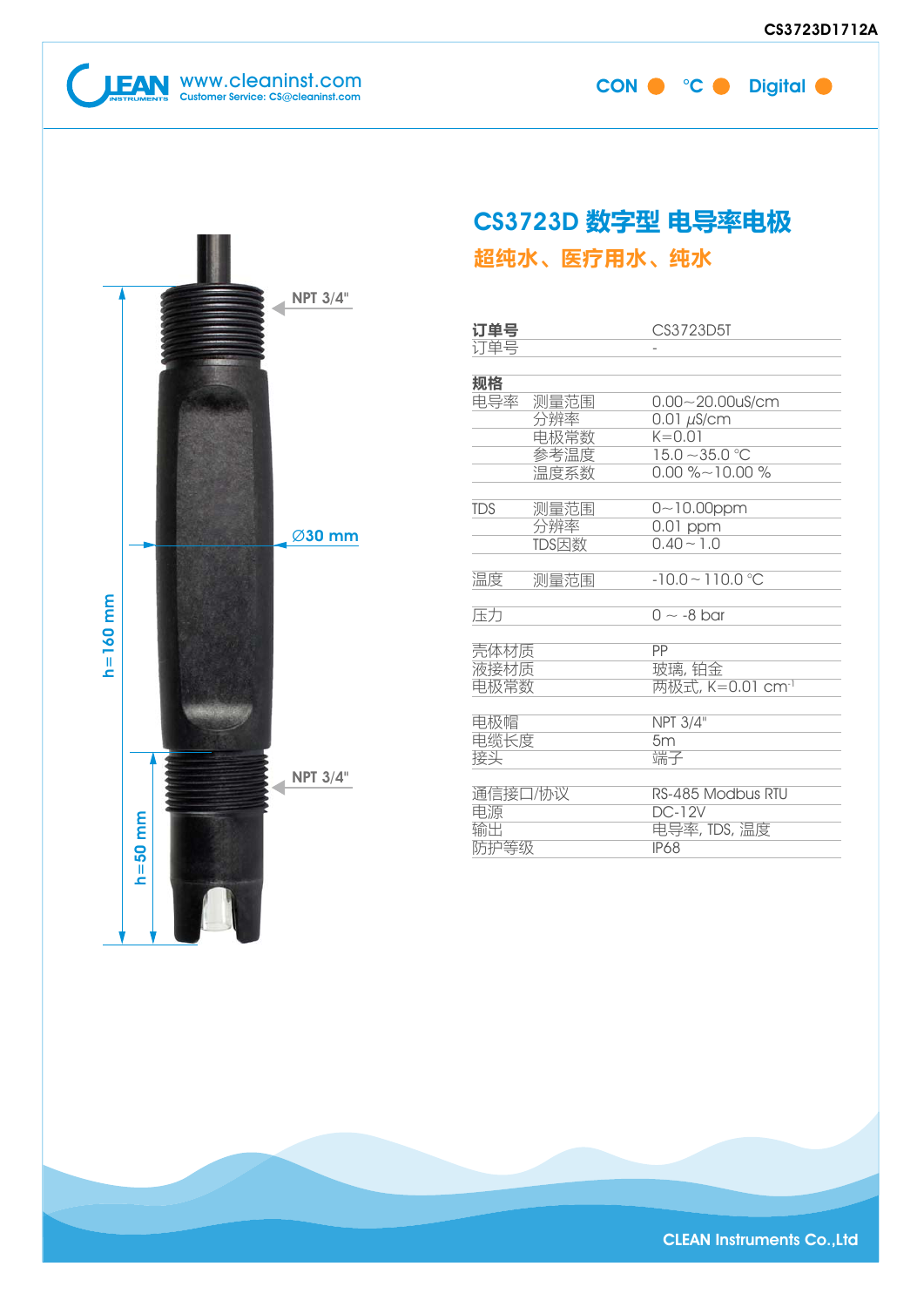# EAN WWW.cleaninst.com DO <sup>°</sup>C Digital Customer Service: CS@cleaninst.com

|  |  | CS4751D 数位型 溶解氧电极 |
|--|--|-------------------|
|--|--|-------------------|

| 订单号     | CS4751D5T                   |
|---------|-----------------------------|
| 订单号     |                             |
|         |                             |
| 规格      |                             |
| 范围      | 0.0-400.0%, 0.00-40.00 mg/L |
| 分辨率     | 0.1%, 0.01 mg/L             |
| 精度      | $\pm$ 0.2% FS               |
| 温度范围    | $0 - 80$ °C                 |
| 压力      | $+20 \sim -10$ bar          |
|         |                             |
| 盐度补偿范围  | $0.0 - 50.0$ ppt            |
| 温度补偿范围  | $0.0 - 50.0$ °C             |
| 压力补偿范围  | $600 - 2000$ mBar           |
| 温度测量范围  | $-10.0 - 110.0$ °C          |
| 温度分辨率   | $0.1$ °C                    |
| 使用温度范围  | $0 - 60 °C$                 |
| 反应时间    | < 60 s (95%, 25 °C)         |
| 稳定时间    | 15 - 20 min                 |
| 零点漂移    | < 0.5%                      |
|         |                             |
| 壳体材质    | PPS/PP                      |
| 电极帽     | NPT 3/4"                    |
| 电缆长度    | 5m                          |
| 接头      | 端子                          |
|         |                             |
| 通信接口/协议 | RS-485 Modbus RTU           |
| 电源      | $DC-12V$                    |
| 输出      | 溶解氧, 温度                     |
| 防护等级    | <b>IP68</b>                 |
|         |                             |
| 流速限制    | $> 0.03$ m/s<br>< 2% 在空气中   |
| 残余电流    |                             |
| 接口      | 开放式接口,可更换模头                 |

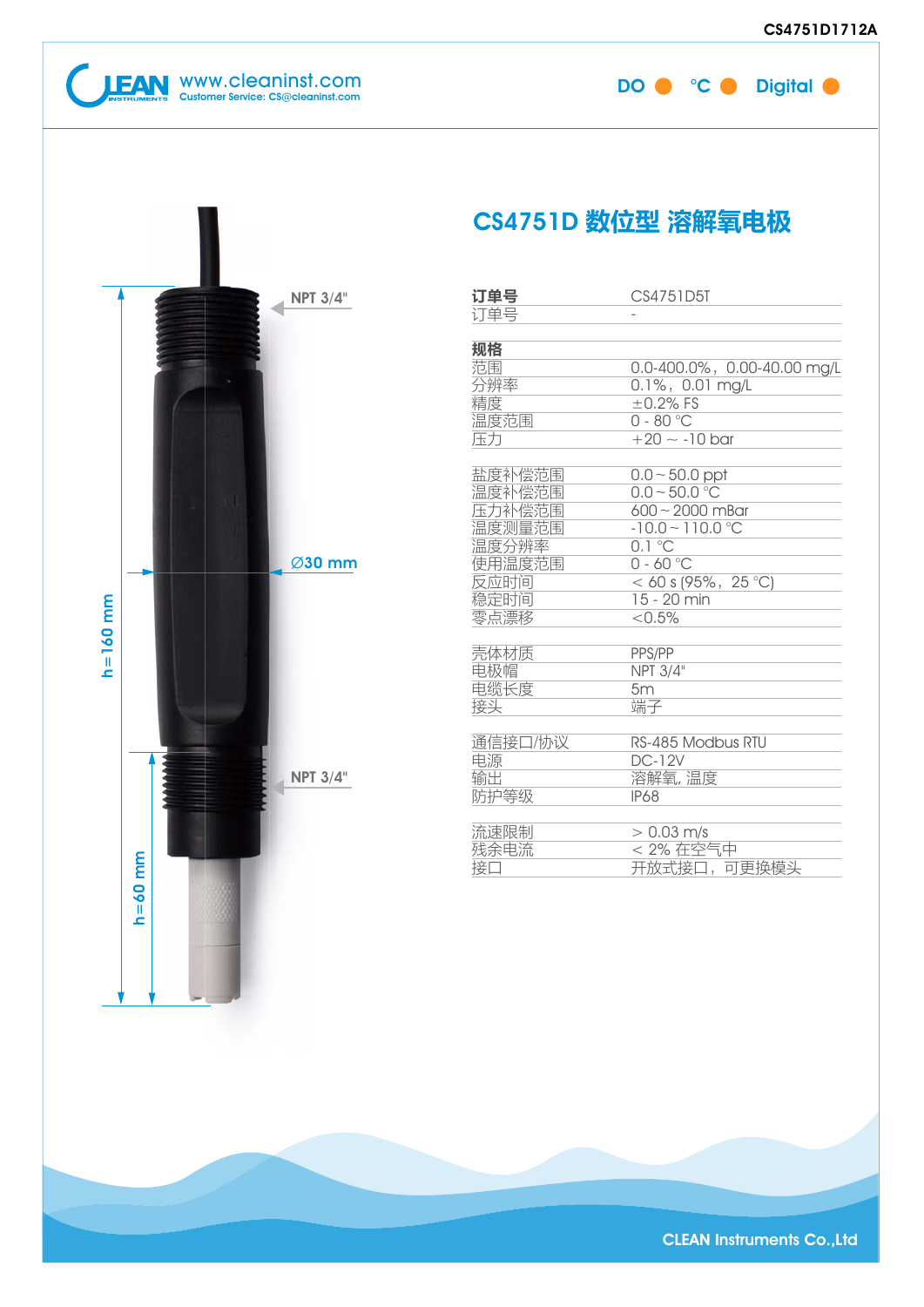



### CS5530D 数位型 余氯电极

| 订单号      | CS5530D5T                      |
|----------|--------------------------------|
| 订单号      |                                |
|          |                                |
| 规格       |                                |
| 量程       | 0 - 2.000 mg/L, 0 - 20.00 mg/L |
| 分辨率      | 0.001 mg/L, 0.01 mg/L          |
| 温度范围     | $0 - 80 °C$                    |
| 压力       | $0 - 10$ bar                   |
|          |                                |
| 壳体材质     | 玻璃+PP+POM                      |
| 参比系统     | 双盐桥参比系统,环型液接界                  |
|          |                                |
| 电极帽 (PP) | PG13.5                         |
| 手柄材质     | <b>POM</b>                     |
| 电缆长度     | 5m                             |
| 接头       | 端子                             |
|          |                                |
| 通信接口/协议  | RS-485 Modbus RTU              |
| 电源       | <b>DC-12V</b>                  |
| 输出       | 余氯,温度                          |
| 防护等级     | <b>IP68</b>                    |
|          |                                |

#### 可搭配 A580气密式流通槽使用





| 材質   | Polycarbonate             |
|------|---------------------------|
| 介面   | PG13.5 or 3/4"NPT fitting |
| 谁出水口 | $1/4''$ NPT               |
| 連接管  | 10x6.5 mm tubing          |
| 溫度   | $0-50$ °C                 |
| 壓力   | $0-3$ bar                 |
| 尺寸   | 83(L)X69(W) x 230(H) mm   |
|      |                           |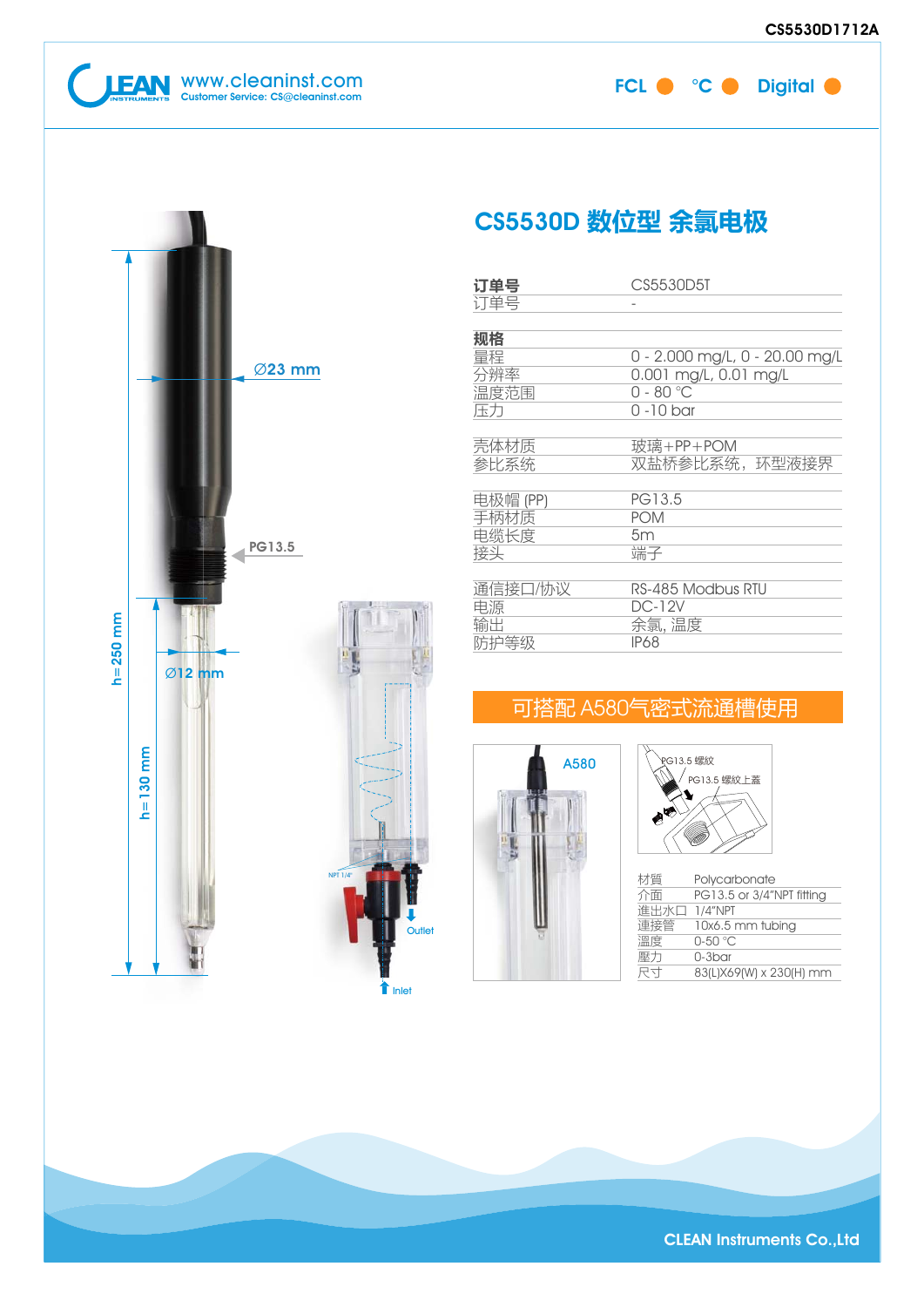

### CS1528D 数字型 pH 传感器

for HF(Hydrofluoric acid) containing media

氢氟酸环境适用

| 订单号      | CS1528D5T              |
|----------|------------------------|
| 订单号      |                        |
|          |                        |
| 规格       |                        |
| pH值范围    | $0 - 12$               |
| 零点 (PH)  | $7.00 \pm 0.25$        |
| 分辨率      | $0.01$ pH              |
| 温度范围     | $0 - 90 °C$            |
| 压力       | $0 - 6$ bar            |
|          |                        |
| 壳体材质     | 玻璃                     |
| 敏感膜号     | W28                    |
| 膜电阻      | $< 600$ MO             |
|          |                        |
| 参比系统     | SNEX (白) Ag/ AgCl/ KCl |
| 液接界      | 多孔陶瓷                   |
| 电解质溶液    | 3.3M KCI gel           |
| 双盐桥系统    | 有                      |
|          |                        |
| 电极帽 (PP) | PG13.5                 |
| 手柄材质     | $PP + POM$             |
| 电缆长度     | 5m                     |
| 接头       | 端子                     |
|          |                        |
| 通信接口/协议  | RS-485 Modbus RTU      |
| 电源       | <b>DC-12V</b>          |
| 输出       | pH, mV, 温度             |
| 防护等级     | <b>IP68</b>            |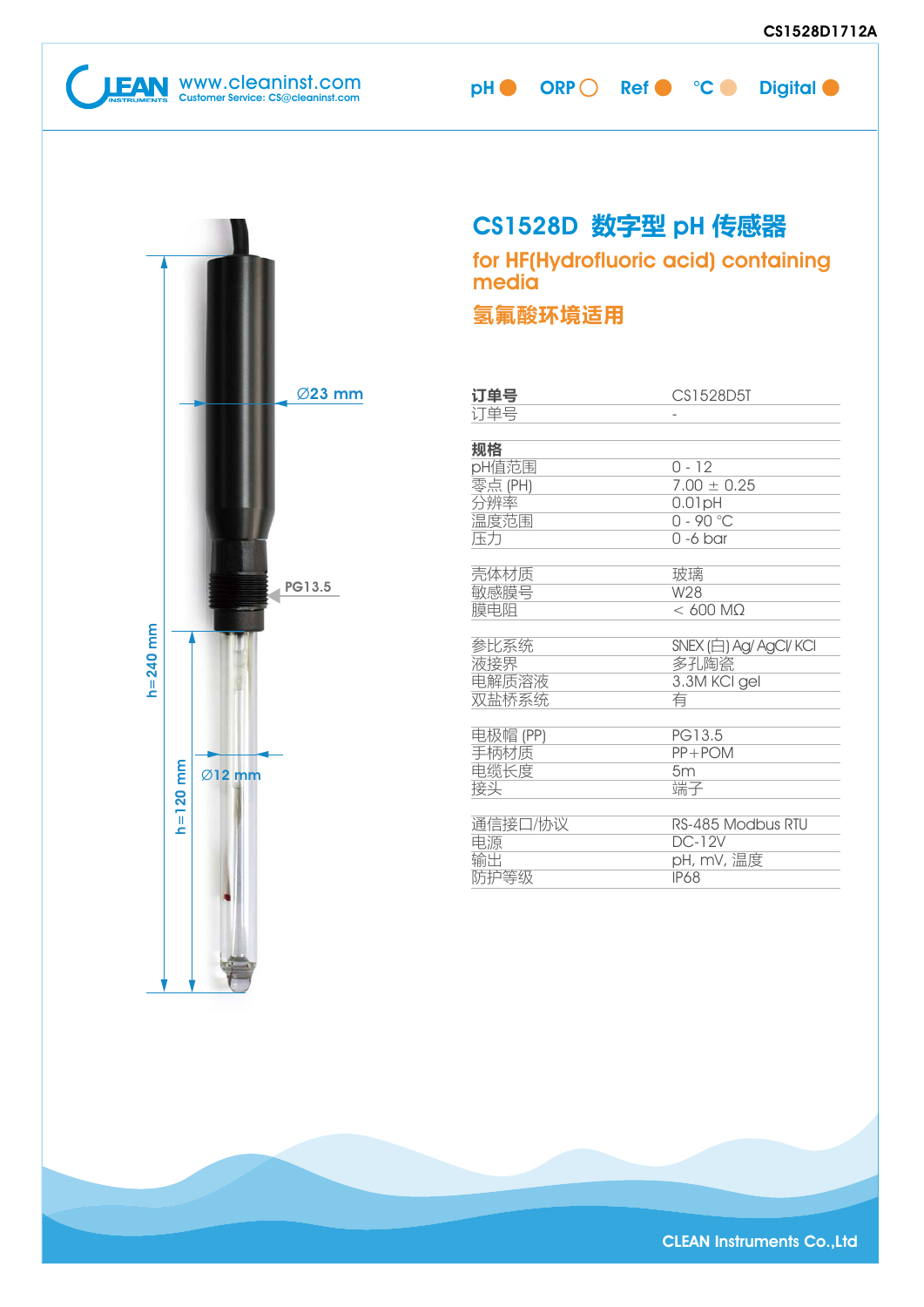www.cleaninst.com  $\mathsf{CH} \bullet \mathsf{ORP} \bigcirc \mathsf{Ref} \bullet \mathsf{^o}\mathsf{C} \bullet \mathsf{Digital}$ 

# CS1529D 数字型 pH 传感器

海水环境适用 for Seawater & Seawater related

| 订单号      | CS1529D5T              |
|----------|------------------------|
| 订单号      |                        |
|          |                        |
| 规格       |                        |
| pH值范围    | $0 - 14$               |
| 零点 (PH)  | $7.00 \pm 0.25$        |
| 分辨率      | $0.01$ pH              |
| 温度范围     | $0 - 90 °C$            |
| 压力       | $0 - 6$ bar            |
|          |                        |
| 壳体材质     | 玻璃                     |
| 敏感膜号     | W <sub>02</sub>        |
| 膜电阻      | $< 500$ MQ             |
|          |                        |
| 参比系统     | SNEX (蓝) Ag/ AgCl/ KCl |
| 液接界      | 多孔陶瓷                   |
| 电解质溶液    | 3.3M KCI gel           |
| 双盐桥系统    | 有                      |
|          |                        |
| 电极帽 (PP) | PG13.5                 |
| 手柄材质     | $PP + POM$             |
| 电缆长度     | 5m                     |
| 接头       | 端子                     |
|          |                        |
| 通信接口/协议  | RS-485 Modbus RTU      |
| 电源       | <b>DC-12V</b>          |
| 输出       | pH, mV, 温度             |
| 防护等级     | <b>IP68</b>            |

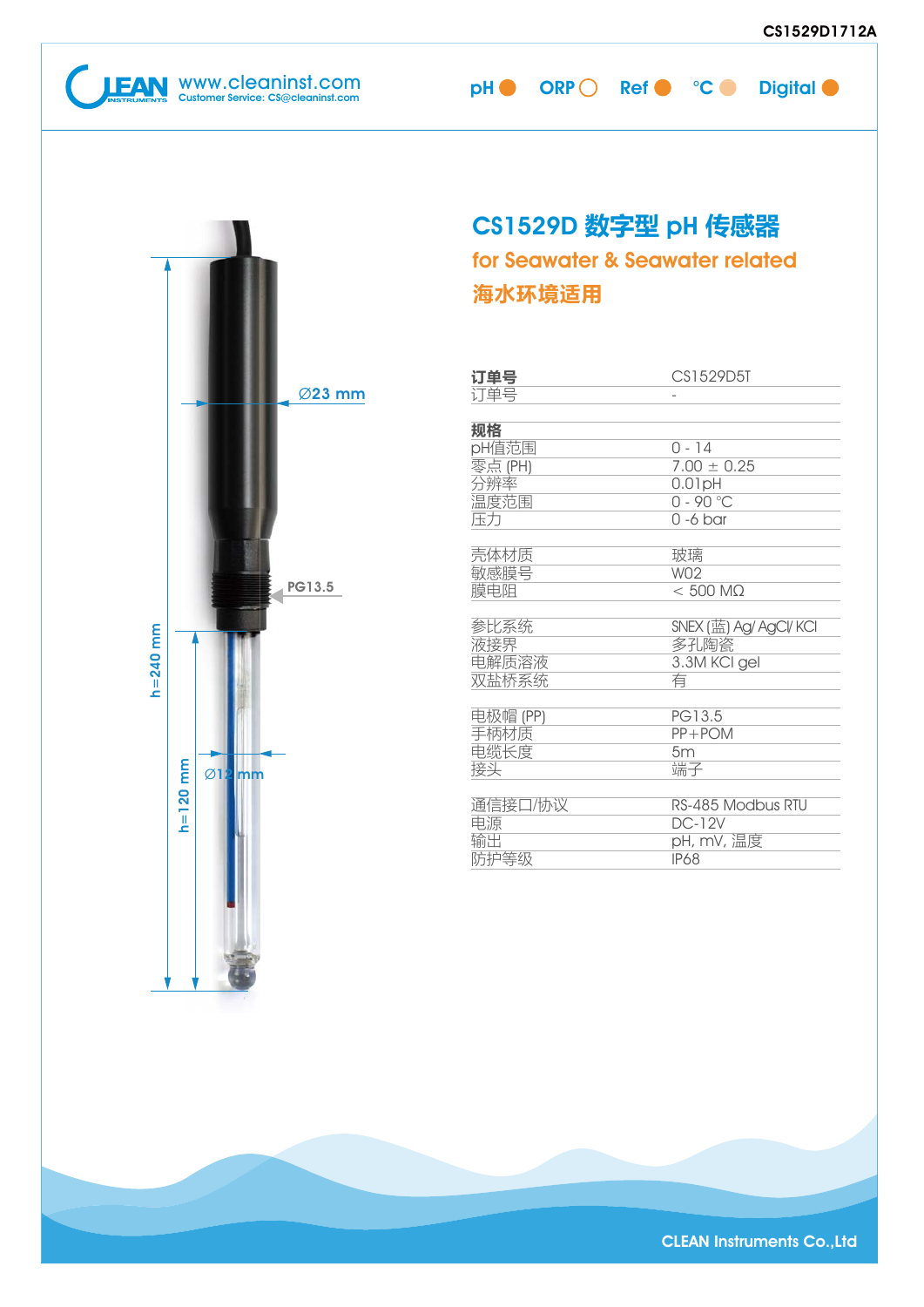www.cleaninst.com pH ORP Ref °C Digital Customer Service: CS@cleaninst.com

### CS1543D 数字型 pH 传感器

for Chemical Process



| 订单号      | CS1543D5T          |
|----------|--------------------|
| 订单号      |                    |
|          |                    |
| 规格       |                    |
| pH值范围    | 0 - 14             |
| 零点 (PH)  | $7.00 \pm 0.25$    |
| 分辨率      | $0.01$ pH          |
| 温度范围     | $-10 \sim 105$ °C  |
| 压力       | $0 - 6$ bar        |
|          |                    |
| 壳体材质     | 玻璃                 |
| 敏感膜号     | W <sub>02</sub>    |
| 膜电阻      | $< 800$ M $\Omega$ |
|          |                    |
| 参比系统     | Ag/AgCI参比系统带银离子捕捉阱 |
| 液接界      | 多孔陶瓷               |
| 电解质溶液    | 3.3M KCI gel       |
| 双盐桥系统    | 有                  |
|          |                    |
| 电极帽 (PP) | PG13.5             |
| 手柄材质     | $PP + POM$         |
| 电缆长度     | 5m                 |
| 接头       | 端子                 |
|          |                    |
| 通信接口/协议  | RS-485 Modbus RTU  |
| 电源       | $DC-12V$           |
| 输出       | pH, mV, 温度         |
| 防护等级     | <b>IP68</b>        |

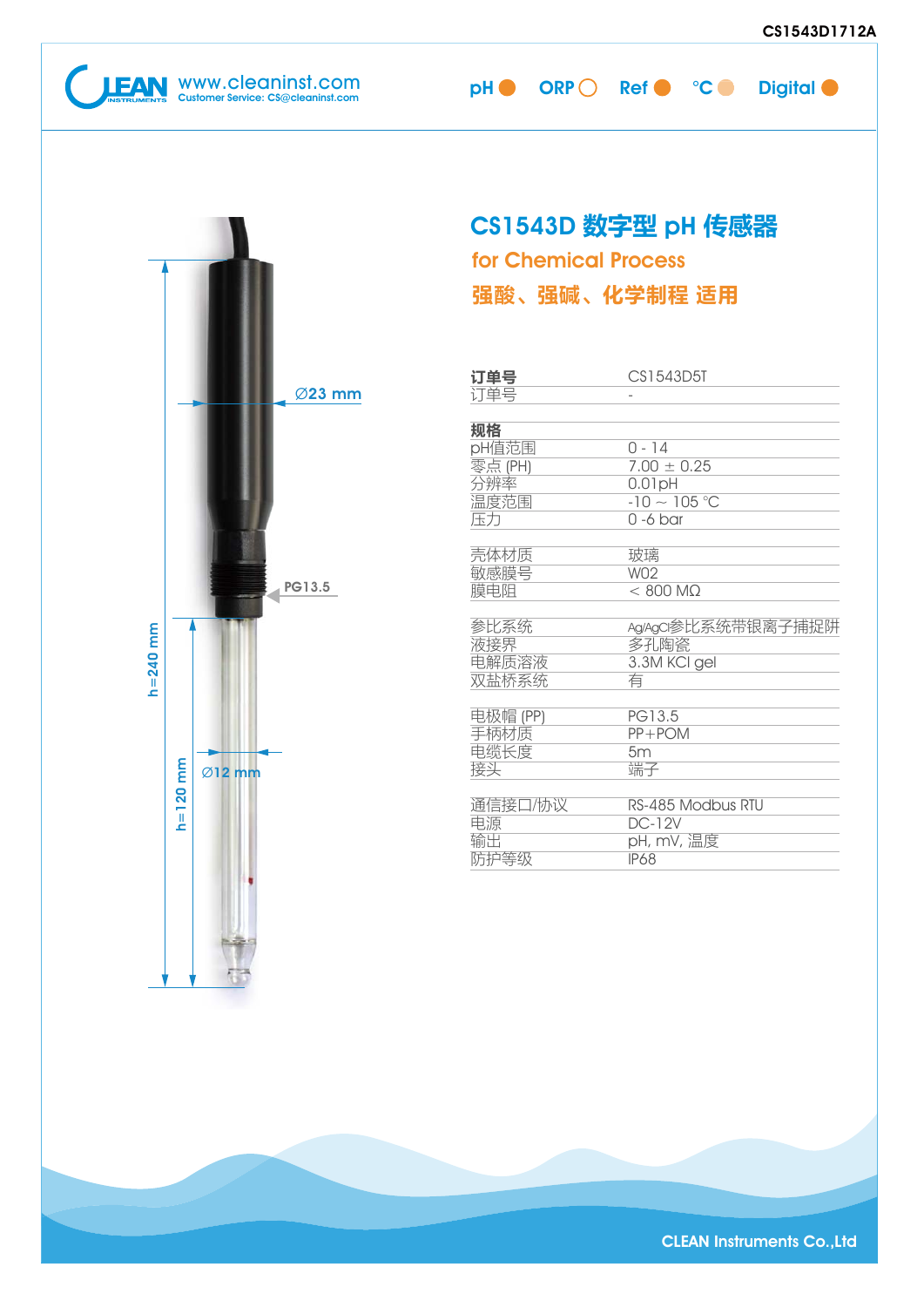**CULTAN** WWW.Cleaninst.com pH ORP Ref C °C Digital ORP Ref C °C Digital Customer Service: CS@cleaninst.com



### CS1568D 数字型 pH 传感器

for Sludge, Viscous Fluids, Protein media, Paint, Sugar Process

粘稠液、蛋白质环境、涂料、颗粒、 制糖 适用

| 订单号      | CS1568D5T          |
|----------|--------------------|
| 订单号      |                    |
|          |                    |
| 规格       |                    |
| pH值范围    | $0 - 14$           |
| 零点 (PH)  | $7.00 \pm 0.25$    |
| 分辨率      | $0.01$ pH          |
| 温度范围     | $0 - 90 °C$        |
| 压力       | $0 - 10$ bar       |
|          |                    |
| 壳体材质     | 玻璃                 |
| 敏感膜号     | <b>B11</b>         |
| 膜电阻      | $< 600$ MQ         |
|          |                    |
| 参比系统     | SNEX Ag/ AgCl/ KCI |
| 液接界      | <b>SNEX</b>        |
| 电解质溶液    |                    |
| 双盐桥系统    | 有                  |
|          |                    |
| 电极帽 (PP) | PG13.5             |
| 手柄材质     | $PP + POM$         |
| 电缆长度     | 5m                 |
| 接头       | 端子                 |
|          |                    |
| 通信接口/协议  | RS-485 Modbus RTU  |
| 电源       | <b>DC-12V</b>      |
| 输出       | pH, mV, 温度         |
| 防护等级     | <b>IP68</b>        |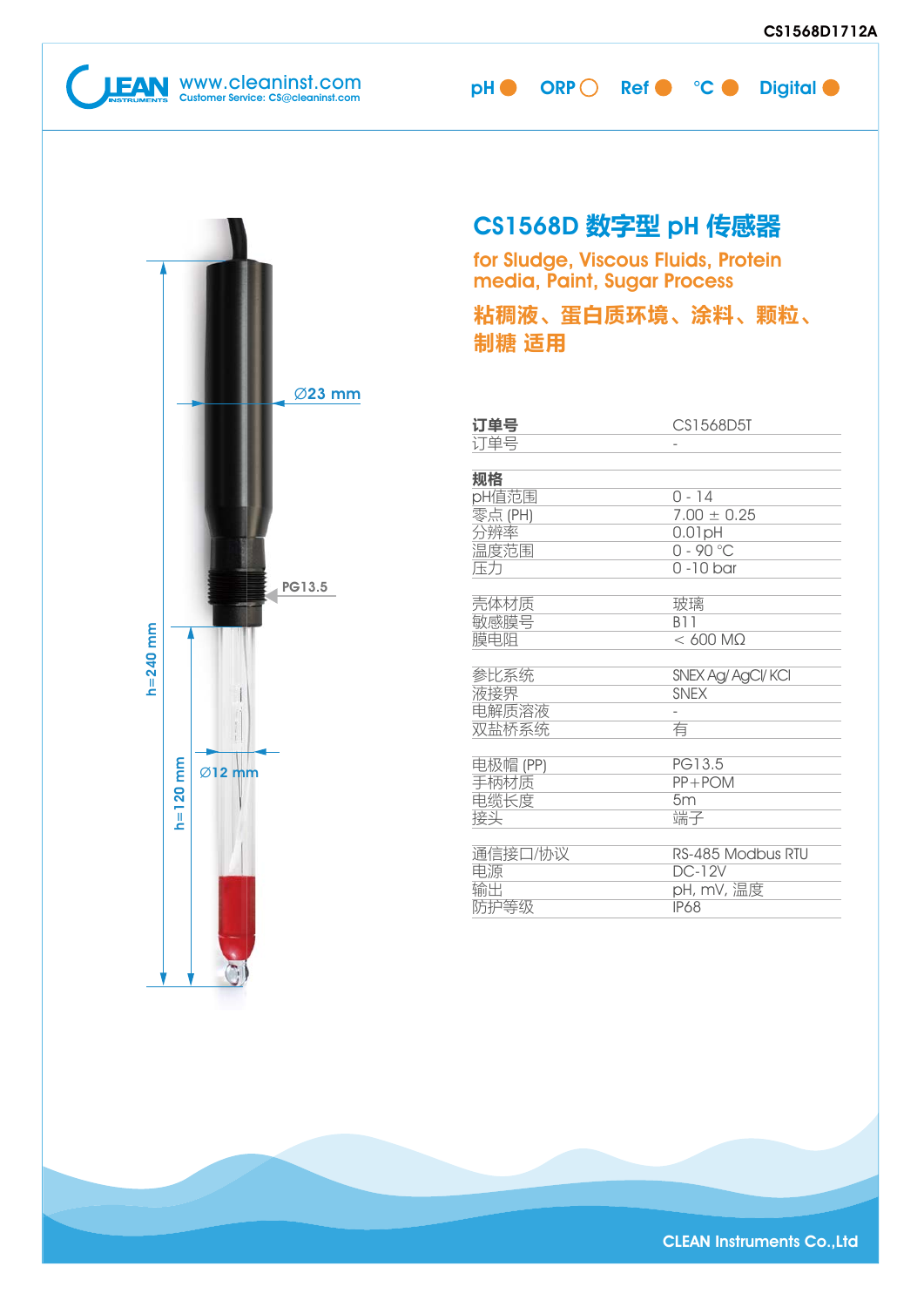www.cleaninst.com  $\mathsf{CH} \bullet \mathsf{ORP} \bigcirc \mathsf{Ref} \bullet \mathsf{^o}\mathsf{C} \bullet \mathsf{Digital}$ 

### CS1597D 数字型 pH 传感器

有机溶剂、非水相环境适用 Non- aqueous media (organic phase)

| 订单号      | CS1597D5T              |
|----------|------------------------|
| 订单号      |                        |
|          |                        |
| 规格       |                        |
| pH值范围    | $0 - 12$               |
| 零点 (PH)  | $7.00 \pm 0.25$        |
| 分辨率      | $0.01$ pH              |
| 温度范围     | $-10 - 100$ °C         |
| 压力       | $\overline{0}$ -3 bar  |
|          |                        |
| 壳体材质     | 玻璃                     |
| 敏感膜号     | W28                    |
| 膜电阻      | $< 500$ MQ             |
|          |                        |
| 参比系统     | SNEX (黄) Ag/ AgCl/ KCl |
| 液接界      | 多孔陶瓷                   |
| 电解质溶液    | 饱和LiCI 溶液              |
| 双盐桥系统    | 有                      |
|          |                        |
| 电极帽 (PP) | PG13.5                 |
| 手柄材质     | $PP + POM$             |
| 电缆长度     | 5m                     |
| 接头       | 端子                     |
|          |                        |
| 通信接口/协议  | RS-485 Modbus RTU      |
| 电源       | <b>DC-12V</b>          |
| 输出       | pH, mV, 温度             |
| 防护等级     | <b>IP68</b>            |

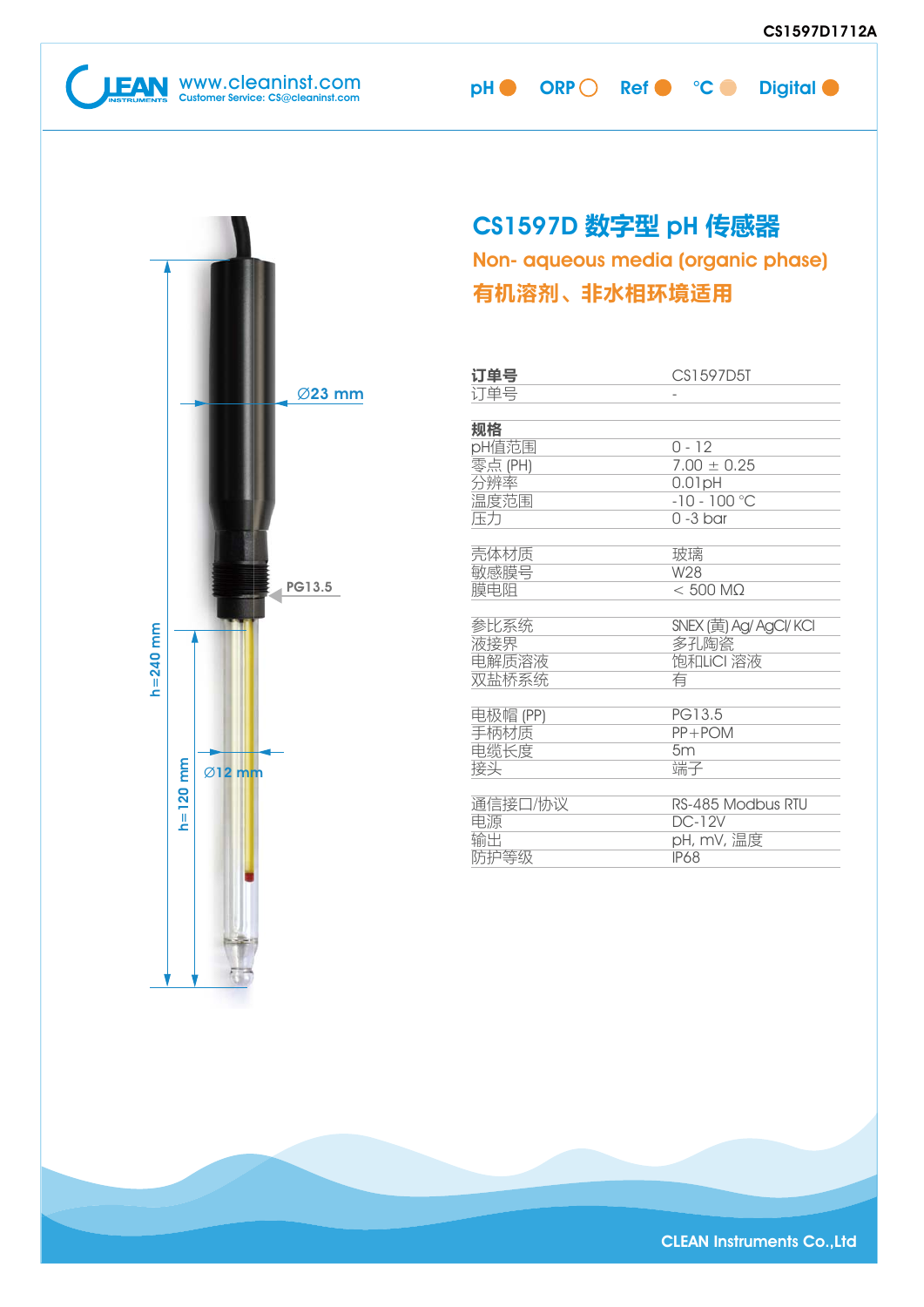WWW.Cleaninst.com **pH ORP Ref C** °C Digital Customer Service: CS@cleaninst.com



### CS1540D 数字型 pH 传感器

复杂环境、污水 适用 for tough environment use

| 订单号      | CS1540D5T          |
|----------|--------------------|
| 订单号      |                    |
|          |                    |
| 规格       |                    |
| pH值范围    | $0 - 14$           |
| 零点 (PH)  | $7.00 \pm 0.25$    |
| 分辨率      | 0.01pH             |
| 温度范围     | $0 - 80$ °C        |
| 压力       | $0 - 10$ bar       |
|          |                    |
| 壳体材质     | 316L 不锈钢           |
| 敏感膜号     | <b>B11</b>         |
| 膜电阻      | $< 500$ M $\Omega$ |
|          |                    |
| 参比系统     | SNEX Ag/ AgCl/ KCI |
| 液接界      | <b>SNEX</b>        |
| 电解质溶液    |                    |
| 双盐桥系统    |                    |
|          |                    |
| 电极帽 (PP) | PG13.5             |
| 手柄材质     | $PP + POM$         |
| 电缆长度     | 5m                 |
| 接头       | 端子                 |
|          |                    |
| 通信接口/协议  | RS-485 Modbus RTU  |
| 电源       | <b>DC-12V</b>      |
| 输出       | pH, mV, 温度         |
| 防护等级     | <b>IP68</b>        |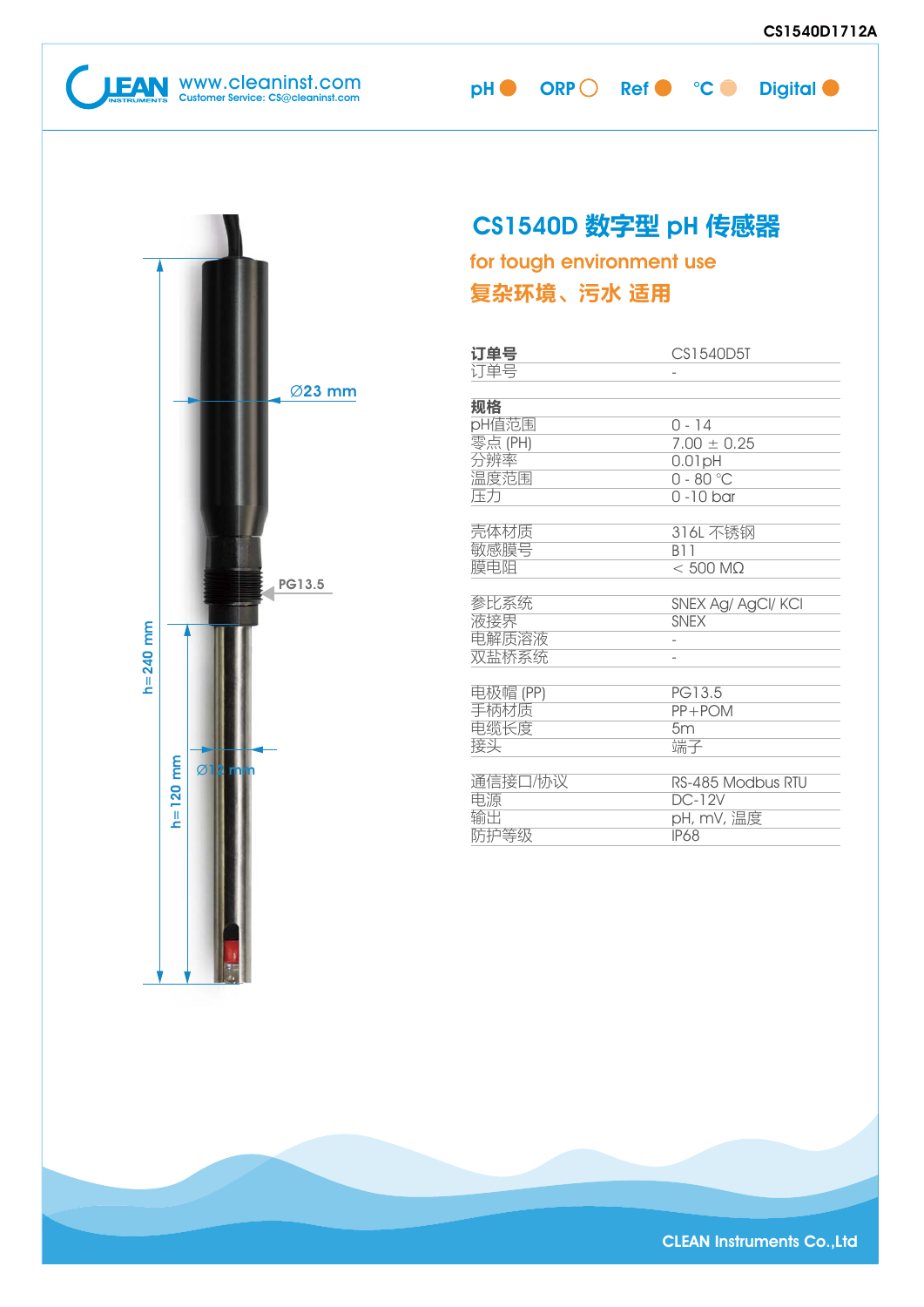**EAN** WWW.cleaninst.com pH ORP Ref C °C Digital ORP Ref C °C Digital Customer Service: CS@cleaninst.com



# CS1628D 数字型 pH 传感器

#### 氢氟酸环境适用 HF浓度<1000 ppm 使用

| 订单号      | CS1628D5T          |
|----------|--------------------|
| 订单号      |                    |
|          |                    |
| 规格       |                    |
| pH值范围    | $0 - 12$           |
| 零点 (PH)  | $7.00 \pm 0.25$    |
| 分辨率      | Hq10.0             |
| 温度范围     | $0 - 80$ °C        |
| 压力       | $0 - 20$ bar       |
|          |                    |
| 壳体材质     | $PA + GF$          |
| 敏感膜号     | W28                |
| 膜电阻      | $< 800$ MQ         |
|          |                    |
| 参比系统     | SNEX Ag/ AgCl/ KCI |
| 液接界      | <b>SNFX</b>        |
| 电解质溶液    |                    |
| 双盐桥系统    | 有                  |
|          |                    |
| 电极帽 (PP) | PG13.5             |
| 手柄材质     | $PP + POM$         |
| 电缆长度     | 5m                 |
| 接头       | 端子                 |
|          |                    |
| 通信接口/协议  | RS-485 Modbus RTU  |
| 电源       | <b>DC-12V</b>      |
| 输出       | pH, mV, 温度         |
| 防护等级     | <b>IP68</b>        |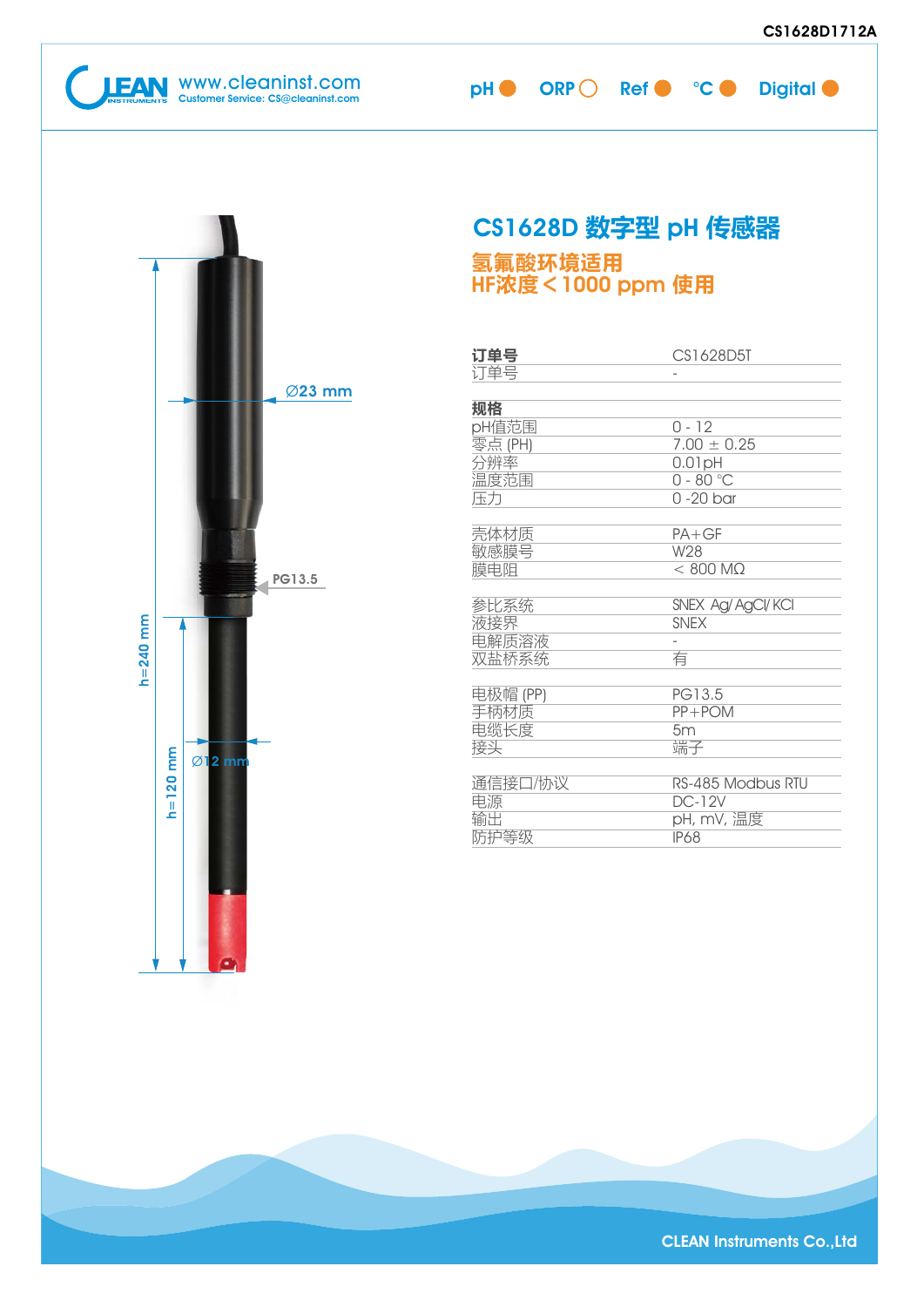

## CS1637D 数字型 pH 传感器

#### 氢氟酸环境适用 HF浓度>1000 ppm 使用

| 订单号      | CS1637D5T          |
|----------|--------------------|
| 订单号      |                    |
|          |                    |
| 规格       |                    |
| pH值范围    | $2 - 9$            |
| 零点 (PH)  | $7.00 \pm 0.25$    |
| 分辨率      | $0.01$ pH          |
| 温度范围     | $0 - 80$ °C        |
| 压力       | $0 - 10$ bar       |
|          |                    |
| 壳体材质     | $PA+GF$            |
| 敏感膜号     | 锑                  |
| 膜电阻      | $< 500$ M $\Omega$ |
|          |                    |
| 参比系统     | SNEX Ag/ AgCl/ KCI |
| 液接界      | <b>SNEX</b>        |
| 电解质溶液    |                    |
| 双盐桥系统    | 有                  |
|          |                    |
| 电极帽 (PP) | PG13.5             |
| 手柄材质     | $PP+POM$           |
| 电缆长度     | 5m                 |
| 接头       | 端子                 |
|          |                    |
| 通信接口/协议  | RS-485 Modbus RTU  |
| 电源       | <b>DC-12V</b>      |
| 输出       | pH, mV, 温度         |
| 防护等级     | <b>IP68</b>        |